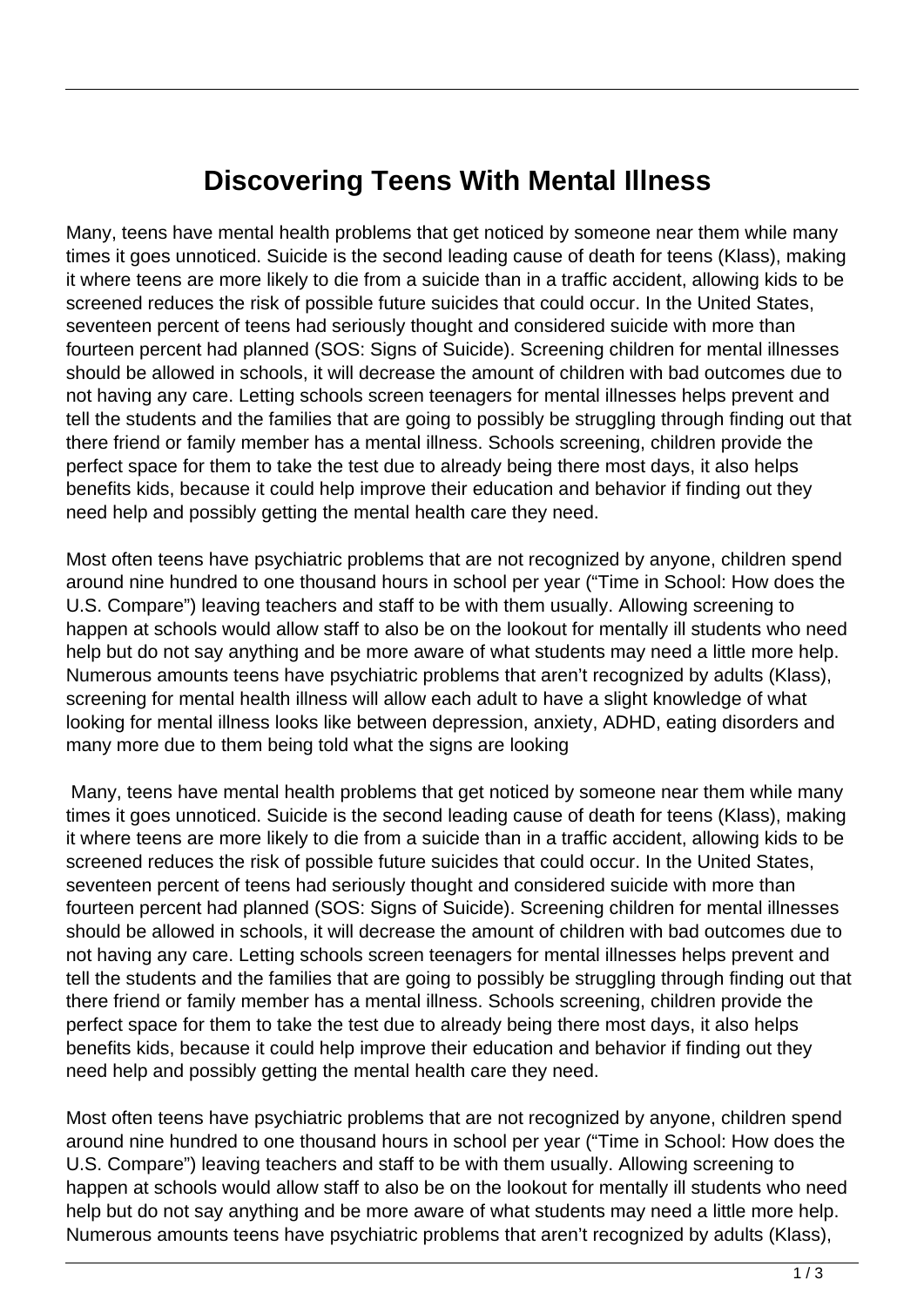screening for mental health illness will allow each adult to have a slight knowledge of what looking for mental illness looks like between depression, anxiety, ADHD, eating disorders and many more due to them being told what the signs are looking for each.The people that could notice first a difference in a student are teachers and staff because they have extended contact with the children on a daily basis, they are in the best position to recognize early patterns of their behavior ("Position Statement 41: Early…"). Teachers deal with these kids constantly and they would start recognizing changes in their students and can watch them. Allowing schools screening is a perfect atmosphere for the students to take the questionnaire because they already use to it. Screening in Schools provide a unique opportunity that treats and identifies mental health conditions by serving teens where they already are ( Nami). By serving teens the questionnaire where they already are means that parents don't have to take time out of there days to take them to the doctors.

Screening children benefits them and helps them get the care they need and improves education and behavior. Allowing children to be screened at young ages helps improve their future because the can get the help they need from early age they can start showing signs as early as eleven years old ( Eunjung Cha) and is when they should start being checked for any mental illnesses. Richard J. Chung, an assistant professor at Duke says, "Screening for mental health illnesses during adolescence enables healthcare providers to catch the problems early and to start treatment which results in great benefits for the children" (Noonan). Catching the problems early will help the children that end up diagnosed with a mental illness get the help they need early on in life than waiting until they are older and struggling more. It will help benefit their future. Access to care reduces barriers to learning and improves educational, behavioral and health outcomes ("Position Statement 41: Early…"). Getting the mental help they need at a young age they will prosper more in education, behavior and health because they will know how to better deal with the problems they are having in different situations. People diagnosed with a mental illness has shown signs five to ten years prior to diagnosis (Bruemmer). Which when screening children in schools could be caught at a young age before their diagnosis starting to make their daily life tasks more difficult.

Many teen suicides can be prevented by screening because most of the time the signs may be clear. Many of the signs maybe clear, but many people get them mixed up with signs of just being a teenager so they don't do anything about it. Nine out of ten youth die by suicide having mental health conditions, while four out of five gave off clear warning signs (Posner). Having screening will reduce the amount of youth that die by suicide and will give people a knowledge of being around each other to know to look out more for their friends. Many teen suicides can be prevented with a ten to fifteen minute questionnaire that will single out at risk teens (Borrell). Singling out at risk teens helps staff of schools get them the help they need or just to keep an eye out for them by letting them knowing that someone is there for them.

Although I believe that schools should screen children for mental illnesses, others believe schools should not be allowed to screen children for mental illnesses. Allen Frances Medicine MD and Professor at Duke says that "screening children could lead to overdiagnosis and if over diagnosed a teen may have trouble with it" (Noonan). If a teen gets overdiagnosed they might not find out they were diagnosed until years later and they could possibly get worse. Teens diagnosed could also act out and do worse in schools and their social life once they are told.

Schools may uncover illnesses that families do not have the finance to treat (Kennedy). Letting the schools screen kids could end up uncovering mental illnesses that the child's family might